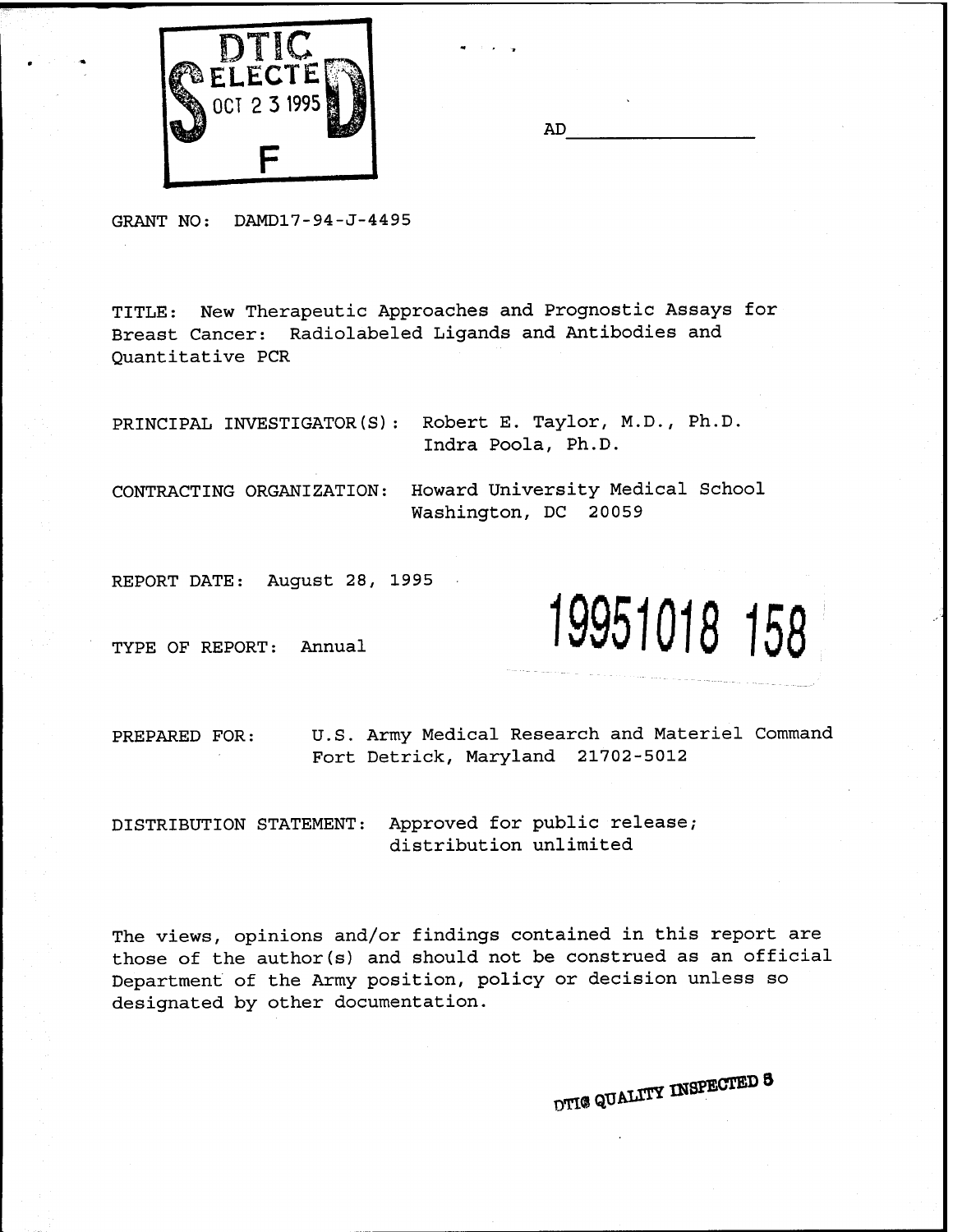| REPORT DOCUMENTATION PAGE                                                                                                                                                                                                                                                                                                                                                                                                                                                                                                                                                                   |                                                    |                                                   | Form Approved<br>OMB No. 0704-0188                                                                                                                                                                                                                                                                                                                                                                                                                                                                                                                               |
|---------------------------------------------------------------------------------------------------------------------------------------------------------------------------------------------------------------------------------------------------------------------------------------------------------------------------------------------------------------------------------------------------------------------------------------------------------------------------------------------------------------------------------------------------------------------------------------------|----------------------------------------------------|---------------------------------------------------|------------------------------------------------------------------------------------------------------------------------------------------------------------------------------------------------------------------------------------------------------------------------------------------------------------------------------------------------------------------------------------------------------------------------------------------------------------------------------------------------------------------------------------------------------------------|
| Davis Highway, Suite 1204, Arlington, VA 22202-4302, and to the Office of Management and Budget, Paperwork Reduction Project (0704-0188), Washington, DC 20503.                                                                                                                                                                                                                                                                                                                                                                                                                             |                                                    |                                                   | Public reporting burden for this collection of information is estimated to average 1 hour per response, including the time for reviewing instructions, searching existing data sources,<br>gathering and maintaining the data needed, and completing and reviewing the collection of information. Send comments regarding this burden estimate or any other aspect of this<br>collection of information, including suggestions for reducing this burden. to Washington Headquarters Services, Directorate for information Operations and Reports, 1215 Jefferson |
| 1. AGENCY USE ONLY (Leave blank)                                                                                                                                                                                                                                                                                                                                                                                                                                                                                                                                                            | 2. REPORT DATE                                     | 3. REPORT TYPE AND DATES COVERED                  |                                                                                                                                                                                                                                                                                                                                                                                                                                                                                                                                                                  |
| <b>4. TITLE AND SUBTITLE</b><br>New Therapeutic Approaches and Prognostic Assays for<br>Breast Cancer: Radiolabeled Ligans and Antibodies and<br>Quantitative PCR<br>6. AUTHOR(S)<br>Indra Poola, Ph.D. and Robert E. Taylor, M.D., Ph.D.                                                                                                                                                                                                                                                                                                                                                   | August 28, 1995                                    |                                                   | Annual (30 Sep 94 - 29 Sep 95)<br>5. FUNDING NUMBERS<br>DAMD17-94-J-4495                                                                                                                                                                                                                                                                                                                                                                                                                                                                                         |
| 7. PERFORMING ORGANIZATION NAME(S) AND ADDRESS(ES)<br>Howard University Medical School<br>Washington, DC<br>20059                                                                                                                                                                                                                                                                                                                                                                                                                                                                           |                                                    |                                                   | 8. PERFORMING ORGANIZATION<br><b>REPORT NUMBER</b>                                                                                                                                                                                                                                                                                                                                                                                                                                                                                                               |
| 9. SPONSORING/MONITORING AGENCY NAME(S) AND ADDRESS(ES)<br>U.S. Army Medical Research and Materiel Command<br>Fort Detrick, Maryland 21702-5012                                                                                                                                                                                                                                                                                                                                                                                                                                             |                                                    |                                                   | 10. SPONSORING / MONITORING<br><b>AGENCY REPORT NUMBER</b>                                                                                                                                                                                                                                                                                                                                                                                                                                                                                                       |
| <b>11. SUPPLEMENTARY NOTES</b><br>12a. DISTRIBUTION / AVAILABILITY STATEMENT                                                                                                                                                                                                                                                                                                                                                                                                                                                                                                                |                                                    |                                                   | <b>12b. DISTRIBUTION CODE</b>                                                                                                                                                                                                                                                                                                                                                                                                                                                                                                                                    |
| Approved for public release; distribution unlimited<br>13. ABSTRACT (Maximum 200 words)                                                                                                                                                                                                                                                                                                                                                                                                                                                                                                     |                                                    |                                                   |                                                                                                                                                                                                                                                                                                                                                                                                                                                                                                                                                                  |
| Our research proposal is on developing highly sensitive, rapid, cost-effective molecular assays<br>for quantitating the transcripts of prognostic factors in breast cancer. In the first granting<br>period, our goals were to establish the conditions for quantitating the transcripts of wild type-,<br>and variant types of estrogen receptor (ER) using breast cancer cell lines in culture. We have<br>designed PCR primers which can amplify various portions of ER mRNA. We tested the<br>primers first on a plasmid cDNA (pIC-ER-F) which contains full length coding sequences of |                                                    |                                                   | ER to establish the optimum PCR conditions. We have then used them to amplify various                                                                                                                                                                                                                                                                                                                                                                                                                                                                            |
| exons of ER cDNA prepared by reverse transcribing the RNA from MCF-7 cells. We are<br>currently in the process of quantitaing the ER transcripts in MCF-7 cells by competition assay.                                                                                                                                                                                                                                                                                                                                                                                                       |                                                    |                                                   |                                                                                                                                                                                                                                                                                                                                                                                                                                                                                                                                                                  |
| <b>14. SUBJECT TERMS</b><br>Prognostic factors, estrogen receptor transcripts<br>quantitative and PCR                                                                                                                                                                                                                                                                                                                                                                                                                                                                                       | Breast Cancer                                      |                                                   | <b>15. NUMBER OF PAGES</b><br>13<br><b>16. PRICE CODE</b>                                                                                                                                                                                                                                                                                                                                                                                                                                                                                                        |
| <b>17. SECURITY CLASSIFICATION</b><br>OF REPORT                                                                                                                                                                                                                                                                                                                                                                                                                                                                                                                                             | <b>18. SECURITY CLASSIFICATION</b><br>OF THIS PAGE | <b>19. SECURITY CLASSIFICATION</b><br>OF ABSTRACT | 20. LIMITATION OF ABSTRACT                                                                                                                                                                                                                                                                                                                                                                                                                                                                                                                                       |

Prescribed by ANSI Std. Z39-18 298-102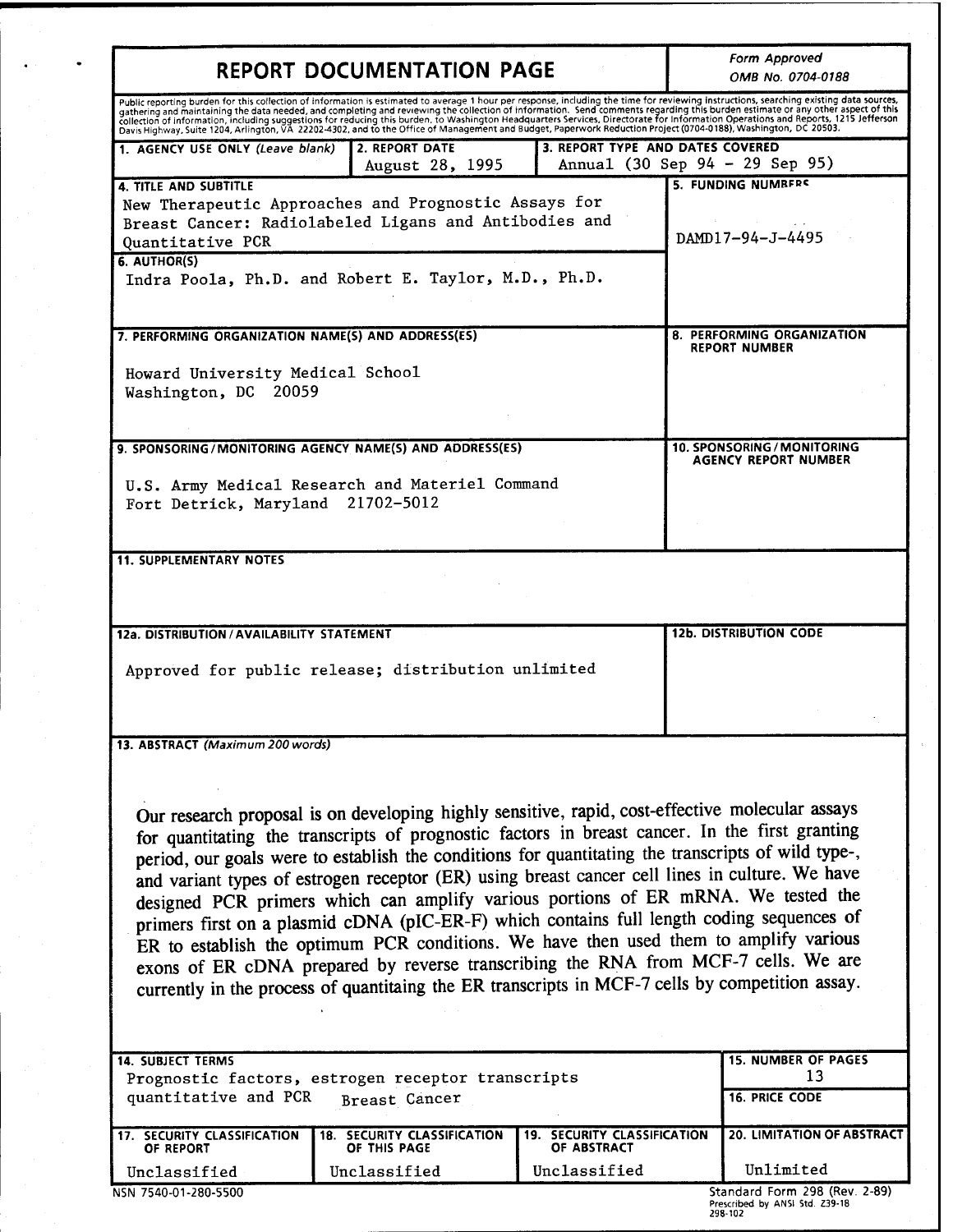## GENERAL **INSTRUCTIONS FOR** COMPLETING **SF** 298

| The Report Documentation Page (RDP) is used in announcing and cataloging reports. It is important<br>that this information be consistent with the rest of the report, particularly the cover and title page.<br>Instructions for filling in each block of the form follow. It is important to stay within the lines to meet<br>optical scanning requirements. |                                                                                                                                                                                                                                                                                                                                                           |  |  |  |
|---------------------------------------------------------------------------------------------------------------------------------------------------------------------------------------------------------------------------------------------------------------------------------------------------------------------------------------------------------------|-----------------------------------------------------------------------------------------------------------------------------------------------------------------------------------------------------------------------------------------------------------------------------------------------------------------------------------------------------------|--|--|--|
| Block 1. Agency Use Only (Leave blank).                                                                                                                                                                                                                                                                                                                       | Block 12a. Distribution/Availability Statement.<br>Denotes public availability or limitations. Cite any<br>availability to the public. Enter additional<br>limitations or special markings in all capitals (e.g.<br>NOFORN, REL, ITAR).                                                                                                                   |  |  |  |
| Block 2. Report Date. Full publication date<br>including day, month, and year, if available (e.g. 1<br>Jan 88). Must cite at least the year.                                                                                                                                                                                                                  |                                                                                                                                                                                                                                                                                                                                                           |  |  |  |
| Block 3. Type of Report and Dates Covered.<br>State whether report is interim, final, etc. If<br>applicable, enter inclusive report dates (e.g. 10<br>Jun 87 - 30 Jun 88).<br>Block 4. Title and Subtitle. A title is taken from                                                                                                                              | DOD - See DoDD 5230.24, "Distribution<br><b>Statements on Technical</b><br>Documents."<br>DOE - See authorities.<br>NASA - See Handbook NHB 2200.2.                                                                                                                                                                                                       |  |  |  |
| the part of the report that provides the most                                                                                                                                                                                                                                                                                                                 | NTIS - Leave blank.                                                                                                                                                                                                                                                                                                                                       |  |  |  |
| meaningful and complete information. When a<br>report is prepared in more than one volume,<br>repeat the primary title, add volume number, and<br>include subtitle for the specific volume. On<br>classified documents enter the title classification<br>in parentheses.                                                                                      | Block 12b. Distribution Code.<br>DOD - Leave blank.<br>DOE - Enter DOE distribution categories<br>from the Standard Distribution for                                                                                                                                                                                                                      |  |  |  |
| Block 5. Funding Numbers. To include contract<br>and grant numbers; may include program<br>element number(s), project number(s), task<br>number(s), and work unit number(s). Use the<br>following labels:                                                                                                                                                     | <b>Unclassified Scientific and Technical</b><br>Reports.<br>NASA - Leave blank.<br>NTIS - Leave blank.                                                                                                                                                                                                                                                    |  |  |  |
| $C -$ Contract<br>PR - Project<br>TA - Task<br>G - Grant<br>WU - Work Unit<br>PE - Program<br>Element<br>Accession No.                                                                                                                                                                                                                                        | <b>Block 13.</b> Abstract. Include a brief (Maximum<br>200 words) factual summary of the most<br>significant information contained in the report.                                                                                                                                                                                                         |  |  |  |
| Block 6. Author(s). Name(s) of person(s)<br>responsible for writing the report, performing<br>the research, or credited with the content of the<br>report. If editor or compiler, this should follow                                                                                                                                                          | Block 14. Subject Terms. Keywords or phrases<br>identifying major subjects in the report.                                                                                                                                                                                                                                                                 |  |  |  |
| the name(s).                                                                                                                                                                                                                                                                                                                                                  | Block 15. Number of Pages. Enter the total<br>number of pages.                                                                                                                                                                                                                                                                                            |  |  |  |
| Block 7. Performing Organization Name(s) and<br>Address(es). Self-explanatory.                                                                                                                                                                                                                                                                                | Block 16. Price Code. Enter appropriate price<br>code (NTIS only).<br>Blocks 17. - 19. Security Classifications. Self-<br>explanatory. Enter U.S. Security Classification in<br>accordance with U.S. Security Regulations (i.e.,<br>UNCLASSIFIED). If form contains classified<br>information, stamp classification on the top and<br>bottom of the page. |  |  |  |
| Block 8. Performing Organization Report<br>Number. Enter the unique alphanumeric report<br>number(s) assigned by the organization                                                                                                                                                                                                                             |                                                                                                                                                                                                                                                                                                                                                           |  |  |  |
| performing the report.<br>Block 9. Sponsoring/Monitoring Agency Name(s)                                                                                                                                                                                                                                                                                       |                                                                                                                                                                                                                                                                                                                                                           |  |  |  |
| and Address(es). Self-explanatory.                                                                                                                                                                                                                                                                                                                            |                                                                                                                                                                                                                                                                                                                                                           |  |  |  |
| Block 10. Sponsoring/Monitoring Agency<br>Report Number. (If known)                                                                                                                                                                                                                                                                                           |                                                                                                                                                                                                                                                                                                                                                           |  |  |  |
| Block 11. Supplementary Notes. Enter<br>information not included elsewhere such as:<br>Prepared in cooperation with; Trans. of; To be<br>published in When a report is revised, include<br>a statement whether the new report supersedes<br>or supplements the older report.                                                                                  | Block 20. Limitation of Abstract. This block must<br>be completed to assign a limitation to the<br>abstract. Enter either UL (unlimited) or SAR (same<br>as report). An entry in this block is necessary if<br>the abstract is to be limited. If blank, the abstract<br>is assumed to be unlimited.                                                       |  |  |  |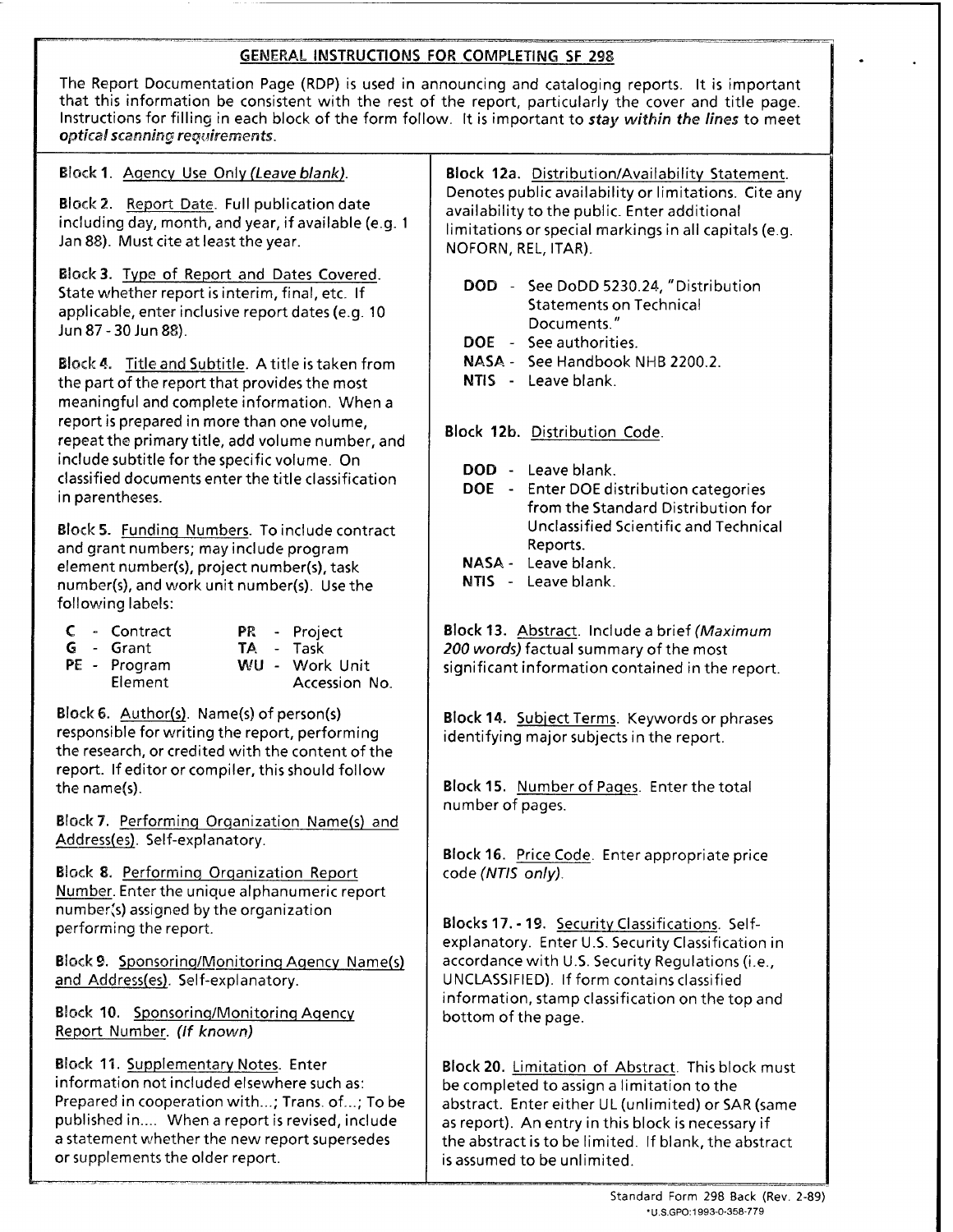Grant No. DÄMD17-94-J-4495

#### FOREWORD

Opinions, interpretations, conclusions and recommendations are those of the author and are not necessarily endorsed by the U.S. Army.

(NA) Where copyrighted material is quoted, permission has been obtained to use such material.

(NA) Where material from documents designated for limited distribution is quoted, permission has been obtained to use the material.

(NA) Citations of commercial organizations and trade names in this report do not constitute an official Department of the Army endorsement or approval of the products or services of these organizations.

(NA) In conducting research using animals, the investigator(s) adhered to the "Guide for the Care and Use of Laboratory Animals," prepared by the Committee on Care and Use of Laboratory Animals of the Institute of Laboratory Animal Resources, National Research Council (NIH Publication No. 86-23, Revised 1985) .

(NA) For the protection of human subjects, the investigator(s) have adhered to policies of applicable Federal Law 32 CFR 219 and 45 CFR 46.

 $(X)$  In conducting research utilizing recombinant DNA technology, the investigator(s) adhered to current guidelines promulgated by the National Institutes of Health.

Murcleturation Indisaporta

Robert E. Taylor, M. $\vec{y}$ ., Ph.D. & Indra Poola, Ph.D. 8/28/95

Principal Investigator's Signature Date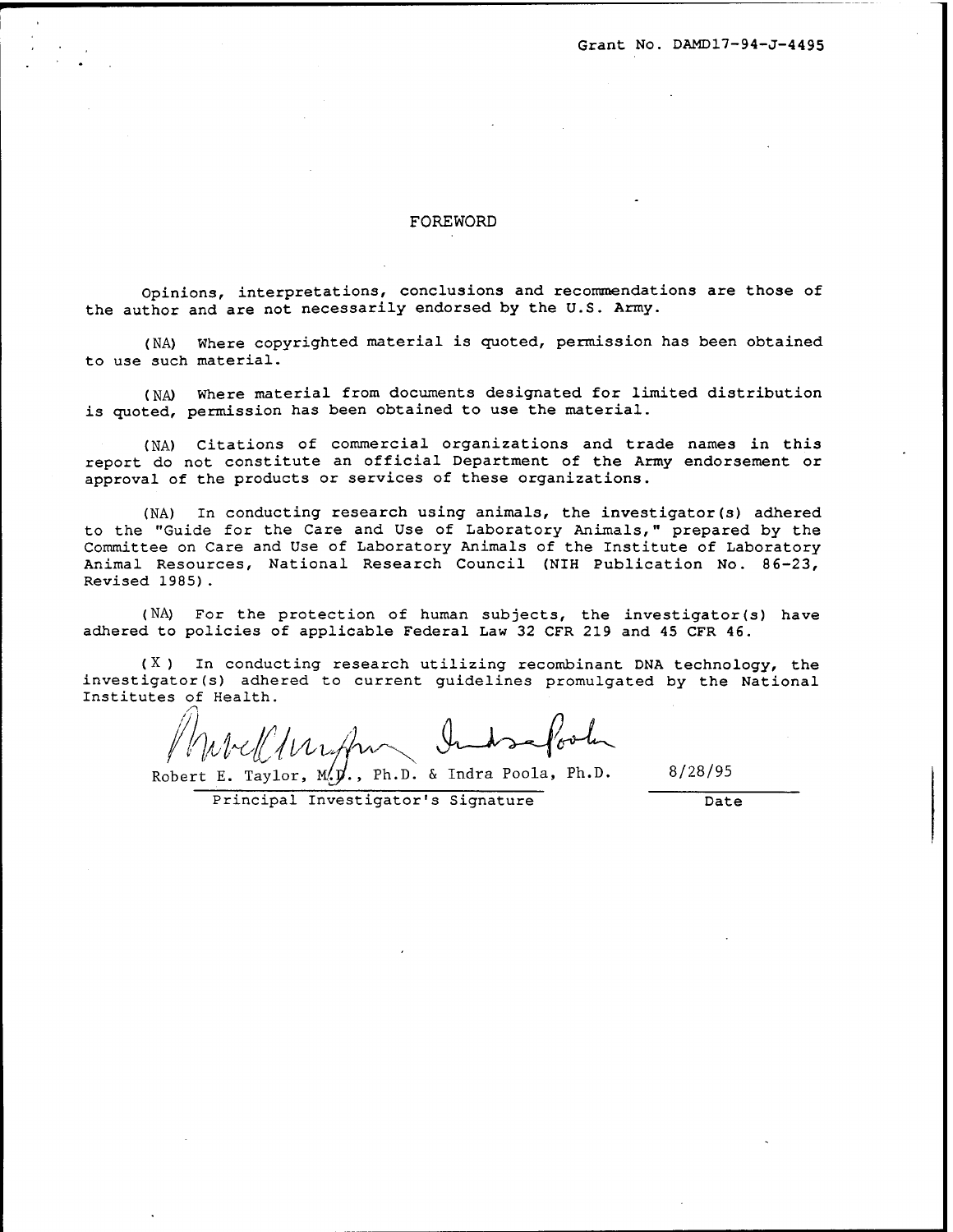# GRANT REPORT TABLE OF CONTENTS

| 3. Proteins which are involved in invasive or metastatic phenotype<br>4. Current prognostic factor evaluation and their disadvantages.                                                                              | 1<br>1<br>$\overline{2}$<br>$\overline{2}$                                                        |
|---------------------------------------------------------------------------------------------------------------------------------------------------------------------------------------------------------------------|---------------------------------------------------------------------------------------------------|
|                                                                                                                                                                                                                     |                                                                                                   |
|                                                                                                                                                                                                                     |                                                                                                   |
| 1. Procuring and culturing of estrogen receptor positive and<br>2. RNA isolation from tissue culture cell lines<br>b. Testing of Primers on cDNA prepared by RT<br>5. Quantitation of estrogen receptor transcripts | 3<br>$\frac{3}{3}$<br>$\overline{\mathbf{4}}$<br>$\overline{\mathbf{4}}$<br>4<br>4<br>5<br>5<br>5 |
|                                                                                                                                                                                                                     |                                                                                                   |
|                                                                                                                                                                                                                     |                                                                                                   |
|                                                                                                                                                                                                                     |                                                                                                   |
| $\frac{1}{\text{Acceleration For}}$<br>NTIS CRA&I<br>DTIC-<br>TAB<br>Unamounced<br>Justification <b></b><br>By<br>Distribution f<br>Availability Codes<br>Avail and / or<br>Dist<br>Special<br>A-                   |                                                                                                   |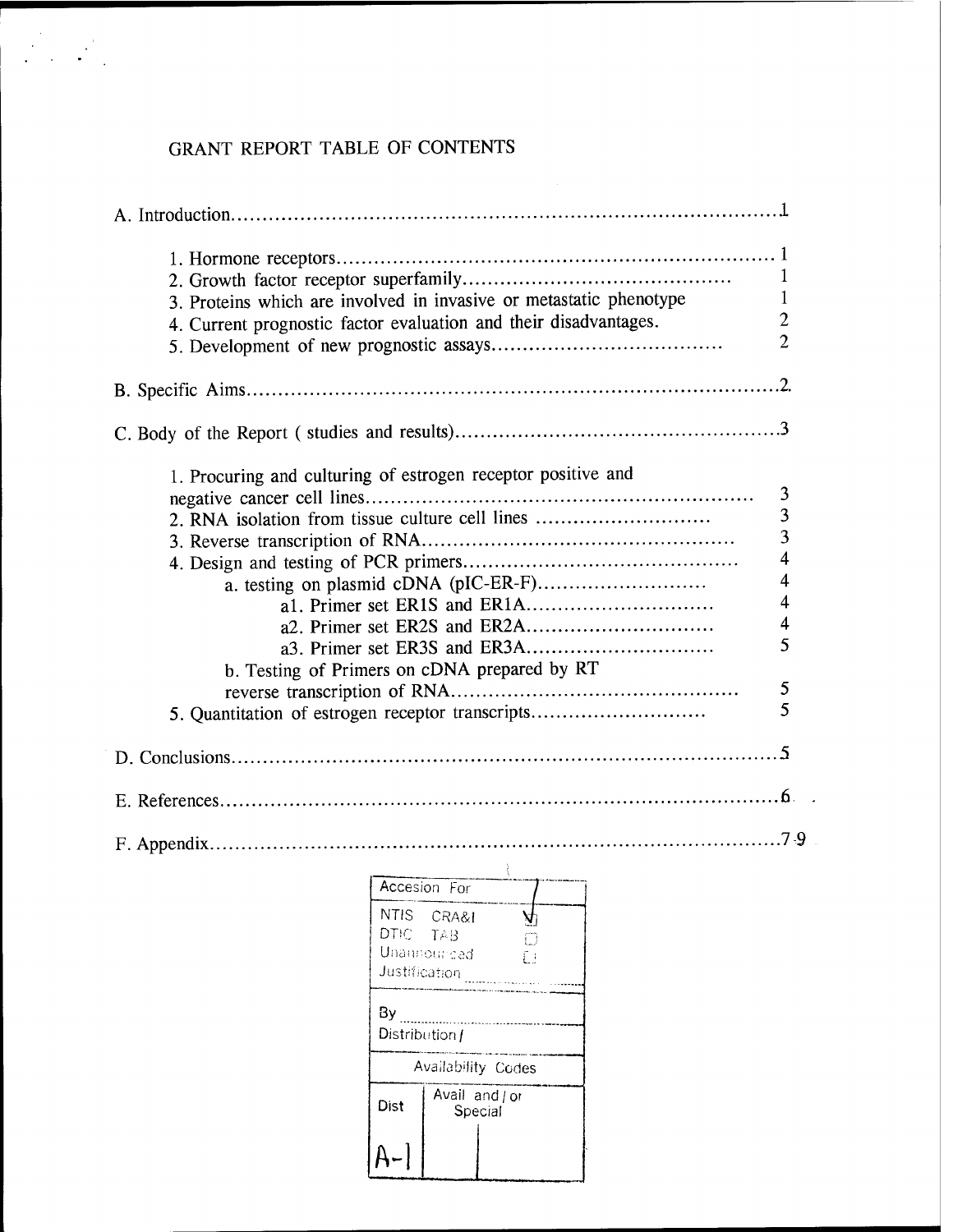## **GRANT REPORT Robert E. Taylor, M.D.,Ph.D and Indra Poola, Ph.D**

#### **A. INTRODUCTION**

Breast cancer is a tumor of the mammary gland epithelium affecting about 176,000 women in the western hemisphere and killing about 50,000 people every year in the United States. A substantial body of epidemiological, experimental, and clinical evidence indicates that exposure to the natural hormones, estrogen, progesterone and prolactin, which are important for the normal development and function of the breast tissue, play a major role in the growth of breast cancer cells and may even contribute to the development of breast cancer.

**Prognostic factors in breast cancer** .Once diagnosed with breast cancer, therapeutic approaches, survival rate and disease recurrence depend upon the expression of the prognostic factors, hormone receptors, growth factor receptor superfamily and proteins involved in invasive metastatic phenotype in the tumor tissues.

**1. Hormone receptors.** The most important among prognostic factors is the estrogen receptor (ER). The presence of ER in tumors indicates a good prognosis and the patients respond to anti-estrogen therapies. The expression of various molecular forms of ER was studied in several breast cancer cell lines and tissues. The results have revealed very interesting findings. Analysis of the estrogen receptor mRNA has shown that it undergoes alternate / inaccurate splicing in the tumor tissues giving rise to several aberrant (variant) forms of the receptor molecules<sup>1</sup>. These studies raise the possibilities of various species of ER which have mutations/truncations in the 1) estrogen binding region (exons 4-8), 2) DNA binding region (exons 2-3) and 3) other portions of the receptor molecule. In T47D cells, several variant mRNA species and their protein products lacking exons 2, 3, or 7 representing 25% of the ER  $\mu$ RNA were recognized<sup>2</sup>. To study the effect of the above mutated\truncated (variant) **species, cDNAs corresponding to wild type and variant forms were expressed in cell lines and the estrogen-, and DNA binding properties were evaluated. It was found that the variant species interfere with the normal wild type ER for its binding with estrogen response elements (ERE) on the DNA- and hormone binding and estrogen induced gene transcription presumably by heterodimer formation<sup>3</sup> .**

**2. Growth factor receptor superfamily.** In the last five years, it was shown that several other proteins participate in the aberrant growth of breast cancer cells and influence disease prognosis. These include EGF-receptor, IGF-I receptor, and erbB2.

**3. Proteins which are involved in invasive or metastatic phenotype.** In addition to hormone and growth factors receptors several other gene products are implicated in the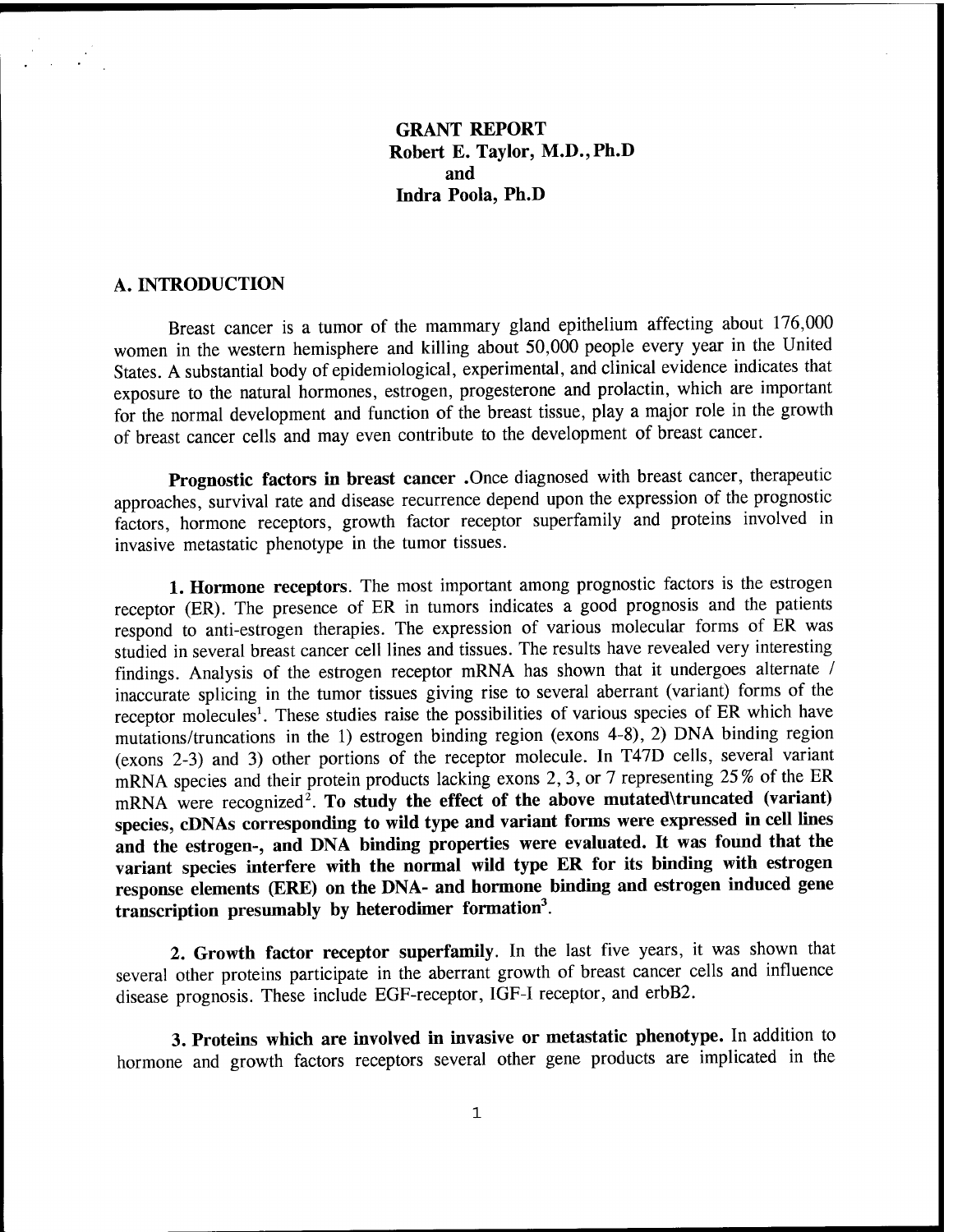prognosis of breast cancers. Important among them are nm 23, laminin receptor and p53.

**4. Current prognostic factor evaluation and their disadvantages.** The presence of ER and other prognostic factors in the tumor tissues are currently evaluated by immunochemical methodologies in clinical laboratories. While these provide information on the presence of ER, they are 1) very cumbersome, 2) time consuming, 3) not highly sensitive, 4) require a large sample to evaluate all prognostic factors, 5) **do not yield quantitative information,** 6) not suitable to evaluate in fine needle aspirations and 7) very expensive to the patient. **Most importantly, immunohistochemical assays cannot distinguish between the wild type and variant forms ofER, therefore, cannot predict hormone therapy responders precisely. Because of the therapeutic considerations, there is an urgent need to rapidly quantitate and get a profile of wt and vt of ER to predict hormone therapy responders and disease prognosis.**

**The essence of our proposal is to develop highly sensitive cost effective quantitative PCR assays to measure a multitute of hormone receptors and other diagnostic and prognostic factors in breast cancers.**

**5. Development of new prognostic assays.** In our grant, we proposed to develop highly sensitive, rapid, cost-effective PCR based methods to quantitate all the prognostic factors in a small amount of clinical samples. The developed assays could be used virtually in every clinical lab to diagnose and evaluate prognosis of breast cancers. The significance of this assay is that patients could then be identified who are most likely to respond to hormone therapy and that the overall prognosis may be assessed on the basis of many indicators. At present, only one or a few, prognostic markers are tested on a given patient sample.

#### **B. SPECIFIC AIMS.**

The specific aims of our proposal are to develop highly sensitive PCR methods for rapid, specific, diagnosis of breast cancers on the basis of their estrogen- and progesterone receptor expression. To achieve these goals our proposed to conduct the following.

1. Quantitation of wild type and variant forms of estrogen receptor in estrogen responsive cell lines: a) RNA extraction, b) reverse transcription, c) primer selection, d) PCR, e) relative quantitation and f) absolute quantitation.

2. Correlation of the transcript number with functionally active estrogen receptor molecules in estrogen responsive cell lines: a) estrogen binding activity and b) DNA (ERE) binding activity

3. Quantitation of wild type and variant types of estrogen receptor in breast tumor tissues

- 4. Comparison of estrogen receptor mRNA levels and functionally active protein levels in patient samples
- 5. Quantitation of other prognostic factor transcripts and
- 6. Application of RTP asssay to predict prognosis in patients.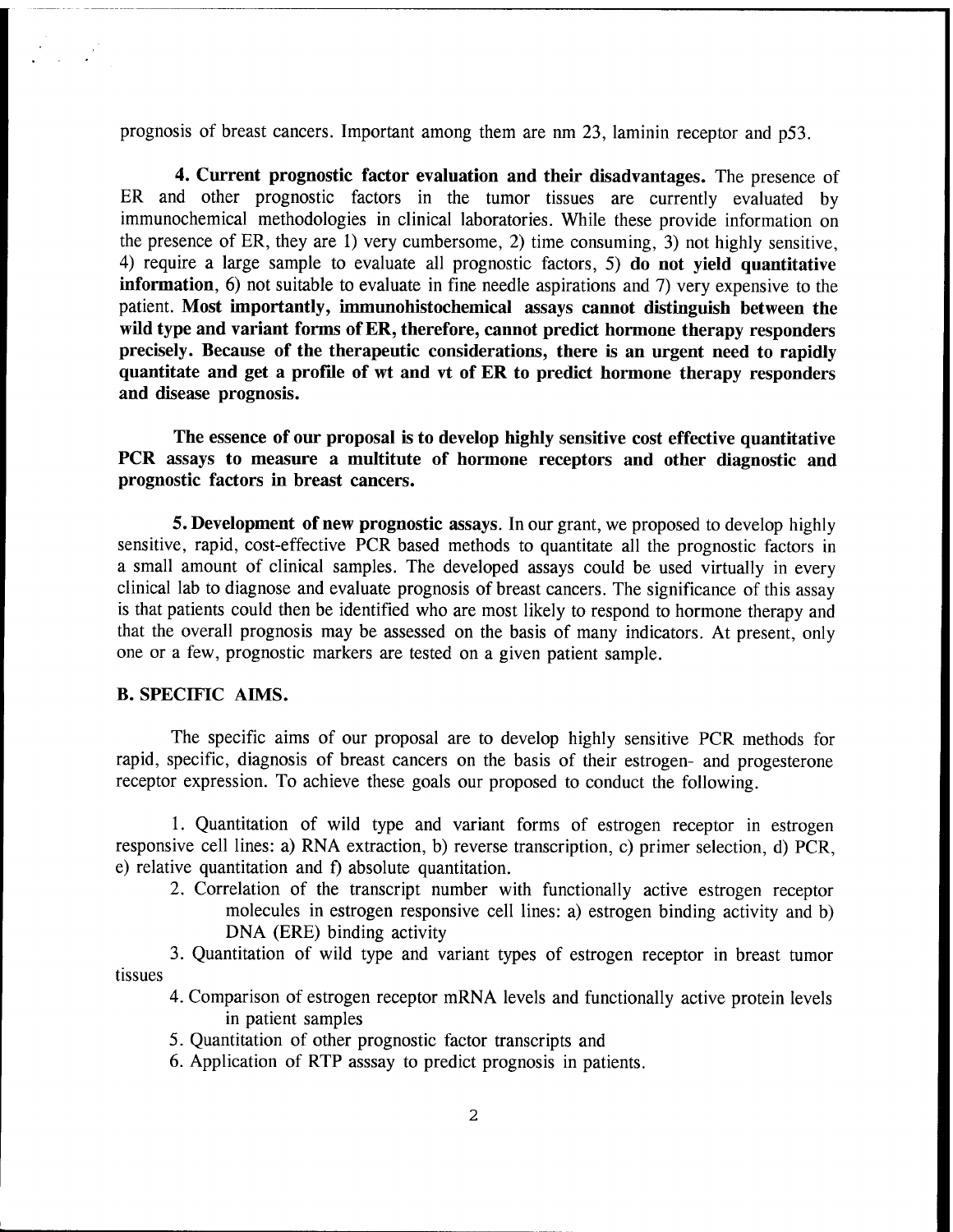#### **C. BODY OF THE REPORT (STUDIES AND RESULTS).**

 $\mathcal{L} = \mathcal{L} \times \mathcal{L}$ 

During the first year of granting period, we have focussed on achieving our first goal: quantitating the wild type and variant forms of estrogen receptor. In the first granting period we have 1) achieved in procuring and culturing the estrogen receptor positive breast cancer cell lines 2) establishing the PCR conditions for amplifying the various portions of estrogen receptor mRNA in estrogen responsive cell lines and 3) started quantitating estrogen receptor transcripts from MCF-7 cell lines.

**1. Procuring and culturing of estrogen receptor positive and negative cancer cell lines.** We have obtained estrogen responsive cell lines, MCF-7 and T47D from ATCC and established them in culture in our laboratory. As well, we have obtained estrogen receptor negative cell line from ATCC, and HCD-57, a murine erythroleukemia cell line from Dr. D. Hankins of Johns Hopkins University Medical School.

**2. RNA isolation from tissue culture cell lines.** In order to quantitate RNA transcripts by PCR, which amplify DNA, it is critical that both the RNA extraction and reverse transcription of RNA are quantitative as well. We have extensively tested various RNA isolation procedures and found the procedure described below to be most quantitative. We found that it is extremely reproducible and accurate with small number of cells. The procedure we have standardized is essentially the modification of procedure published by Gouch<sup>4</sup>. Briefly, 5 X  $10^8$  cells from culture were rinsed with phosphate buffered saline pH 7.4 (PBS) and resuspended by gentle mixing in 200 ul of solution  $A$  (10 mM Tris (pH 7.5), 0.15 mM NaCl,  $1.5 \text{ mM } MgCl<sub>2</sub>$ ,  $0.65 \text{ %}$  Nonidet P-40) then incubated on ice for 5 min to allow cells to lyse. Samples were vertexed, pelleted and the supernatant transferred to a fresh tube containing 200 ul of solution B ( 7 M urea, 1% SDS, 0.35 mM NaCl, 10 mM Tris pH 7.5 and 10 mM EDTA). Samples were then extracted with 400 ul of PCI (one part isoamy alcohol to 24 parts chloroform mixed equally with phenol), once with 400 ul of Cl (one part of isoamyl alcohol to 24 parts of chloroform) then ethanol precipitated by standard methods<sup>5</sup>. The isolated RNA was tested for on 1% agarose gels.

**3. Reverse transcription of RNA.** To make cDNA from RNA samples, <sup>1</sup> ug of total RNA was reverse transcribed using random hexamers as primers in a 20 ul of reaction mix (10 mM Tris-HCl, pH 8.3, 5 mM  $MgCl<sub>2</sub>$ , 50 mM KCl, 1 mM each dNTP, 2.5 uM random hexamer, <sup>1</sup> U/ul RNAse inhibitor, 2.5 U/ul reverse transcriptase (Perkin Elmer Cetus, Norwalk CT). This was incubated at room temperature for 10 min at  $42^{\circ}$  C for 15 min and  $4^{\circ}$  C for 5 min using the thermal cycler for all but the room temperature incubations (Mj Research, Inc. Programmable Thermal Controller Model PTC-100).

**4. Design and testing of PCR primers which can specifically amplify various portions of estrogen receptor mRNA.** The genomic and cDNA sequences of the human estrogen receptor have been published<sup>6</sup>. Because of the observations that estrogen receptor is expressed as truncated and mutated (variant) forms in breast cancer tissues, we have designed several primer sets encompassing exons 2-8, so that all the variant forms can be amplified and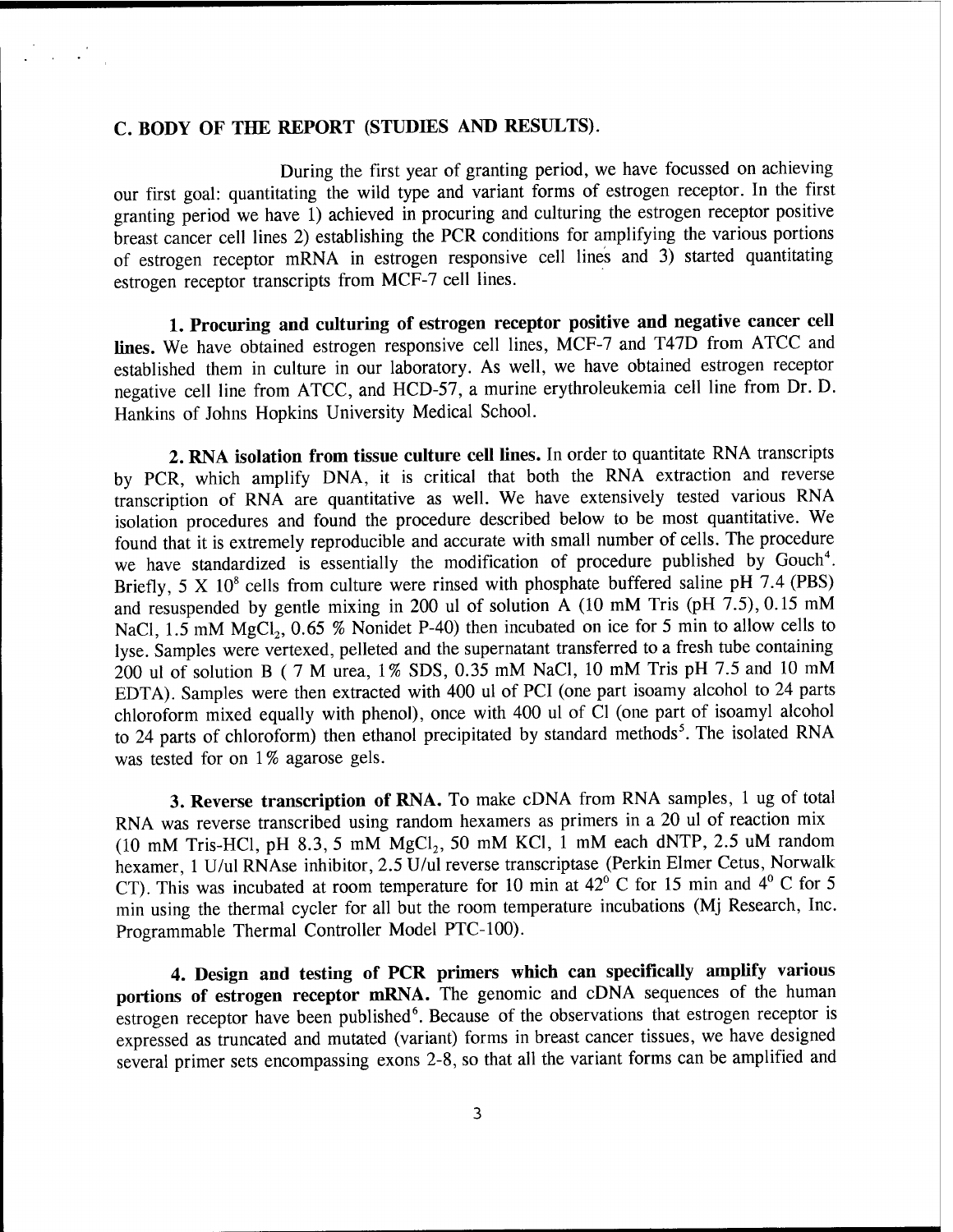quantitated. The primer sets are given in the Table. 1. A probe was also synthesized (Table. 1), which has the sequence in the exon 4 region, so that it can recognize the PCR products of all the primers. We have tested the above primers first with cloned human estrogen receptor cDNA gene, pIC-ER-F, which contains the full length coding sequences (obtained from ATCC). After establishing the optimum conditions we have tested the primers on cDNA prepared by reverse transcribing the RNA isolated from MCF-7 and T47D cell lines.

## **TABLE 1: PCR PRIMERS FOR THE HUMAN ESTROGEN RECEPTOR (hER)**

### **PRIMER PAIRS LOCATION**

| ER1S 5'ATGACCATGACCCTCCACACC3'<br>ER1A 5'GGTCAGTAAGCCCATCATCG3' | Exons $1-4$ |
|-----------------------------------------------------------------|-------------|
| ER2S 5'GGAGACATGAGAGCTGCCAAC3'<br>ER2A5'CCAGCAGCATGTCGAAGATC3'  | Exons $4-6$ |
| ER3S 5'GCCCGCTCATGATCAAACGC3'<br>ER3A 5'TCAGACTGTGGCAGGGAAACC3' | Exons $4-8$ |
| <b>PROBE</b>                                                    |             |

5'CTGGCCTTGTCCCTGACGGCCGACCA-GATGGTCAGTGCCTTGTTG 3' Exon 4

**a. Testing the primers on plasmid (pIC-ER-F) cDNA.** All the above three pairs of primers were first tested to optimize the PCR conditions.

**al. Testing the primer set ER1S and ER1A.** We have tested this set of primers which can amplify in the region of the exons 1-4 on pIC-ER-F for optimum  $Mg^{++}$ concentration, primer concentration, denaturation-, annealing-, and extension conditions. We have found that the optimum Mg<sup>++</sup>ion concentration is between 0.75 -1 mM, denaturation at 94<sup>o</sup>C for 1 min, annealing at  $45^{\circ}$ C, and extension at  $72^{\circ}$ C for 3 min for 35 cycles. The resulting PCR product of size 1041 bp could be visualized on agarose gels (shown in Fig.l).

**a2. Testing the primer set ER2S and ER2A.** As described in the above table this set amplifies the segment of mRNA in the region of exons 4-6. We have tested this set for optimum PCR conditions as described above for ER1S and ER1A. We found that the optimum  $Mg^{++}$  ion concentration is between 2-2.5 mM, denaturation at  $94^{\circ}$ C for 1 min, annealing for 2 min at  $58^{\circ}$ C, and extension at  $72^{\circ}$ C for 3 min. The resulting PCR product of size 438 bp can be seen in Fig.2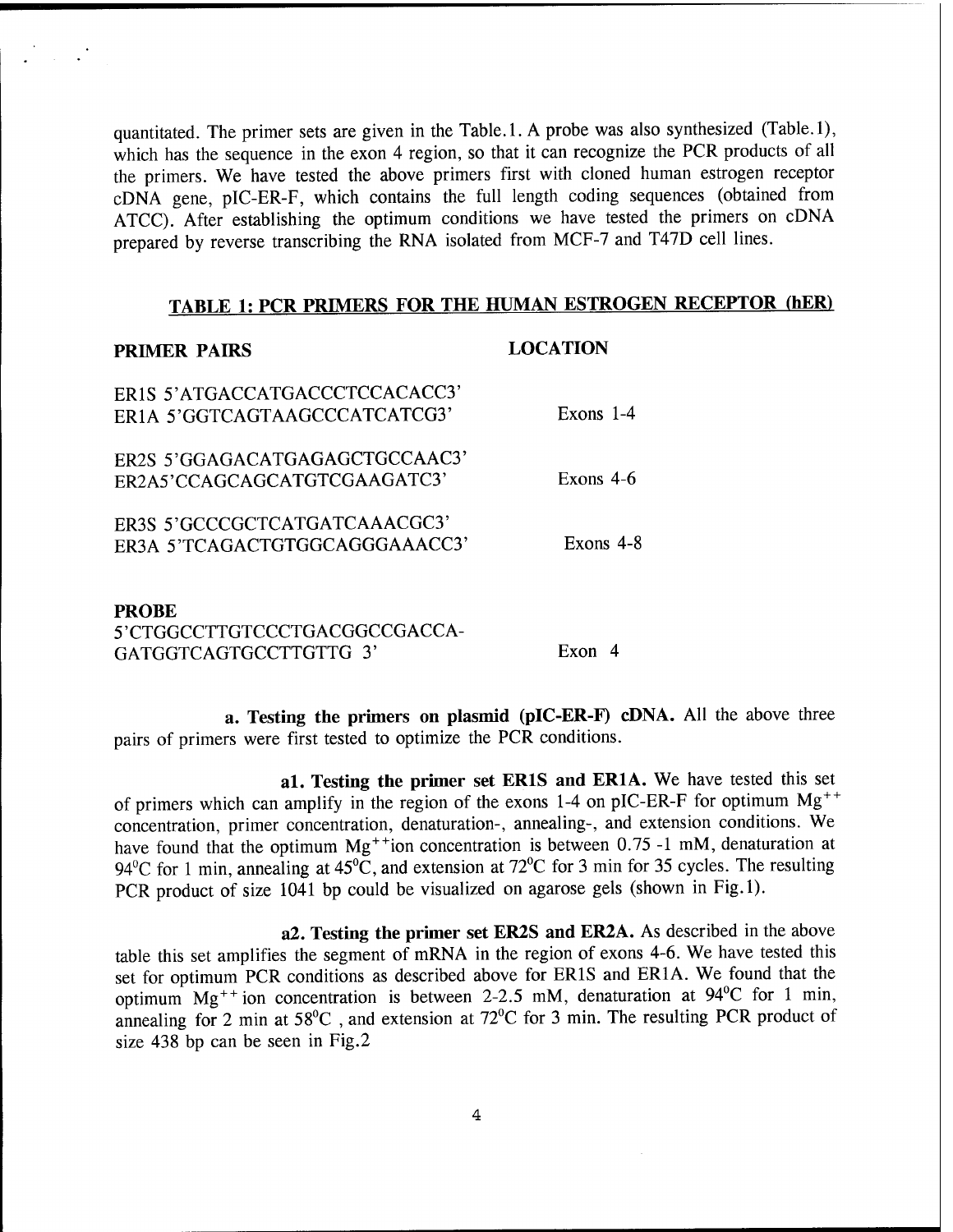**a3. Testing of primer set ER3S and ER3A.** This primer set amplifies the mRNA in the region of exons 4-8. The optimum PCR conditions we have obtained are  $Mg^{++}$  ion concentration at <sup>1</sup> mM, denaturation at 94°C for <sup>1</sup> min, annealing for 2 min at 45°C , and extension at 72°C for 3 min. The resulting PCR product of size 920 bp can be seen in Fig.3

**b. Testing of the primers on cDNA prepared from reverse transcription of MCF-7 cell RNA.** After standardizing the PCR conditions for the above primers using the plasmid cDNA, we went on to test them on the cDNA prepared by reverse transcribing the RNA. Total RNA was isolated and reverse transcribed as described. We found that using the same PCR conditions described as above, we could amplify the sequences of reverse transcribed RNA of the exons 1-4, 4-6 and 4-8. We have obtained similar results as seen in Figs 4-6 respectively. In each case we have included a primer set which amplified mRNA of constitutively expressed protein, glyceraldehyde 3-phosphate dehydrogenase (GAPDH).

**5. Quantitation of estrogen receptor transcripts.** Our main goal of the proposal is to quantitate the transcripts of estrogen receptor and various other prognostic factors. Having established the PCR amplification of estrogen receptor, we began the experiments on the quantitation of wild type and variant types of estrogen receptor transcripts by competition assay. Briefly, we will quantitate the transcripts by precisely determining the number of specific RNA transcripts by template competition<sup>7</sup>. In this approach, two templates which are specific for the same primers are used in the PCR reactions. The templates are amplified at the same efficiency and the ratio of the two PCR products will reflect the starting ratio of the two template DNAs. This means that if the amount of a competitor DNA is known then the amount of unknown template can be precisely determined by measuring the two PCR products. This requires that the products generated by the two different templates must be distinguishable from each other.

**Designing the competitor for the absolute quantitation of estrogen receptor.** We have designed a competitor plasmid as described in the Fig.7. As described in the Fig.7 each set of primers in Table. 1 flanks an unique HindIII site within exon 4. A 125 bp HindIII fragment from bacteriophage lambda DNA was inserted into the site. We will use this construct as a competitor to quantitate estrogen receptor transcripts. When this si used as a competitor template in a PCR reaction for the estrogen receptor, it will generate a product that is 125 bp larger than the normal product and easily distinguishable on an agarose gel. We are currently in the final stages of obtaining the competitor cDNA. We anticipate that in the next couple of weeks we will conducting the trancript quantification experiments.

#### **D. CONCLUSIONS**

The results we have obtained indicate the feasibility of developing the quantitative molecular assays for breast cancer. Estrogen receptor transcripts could be quantitated by PCR in breast cancer cell lines.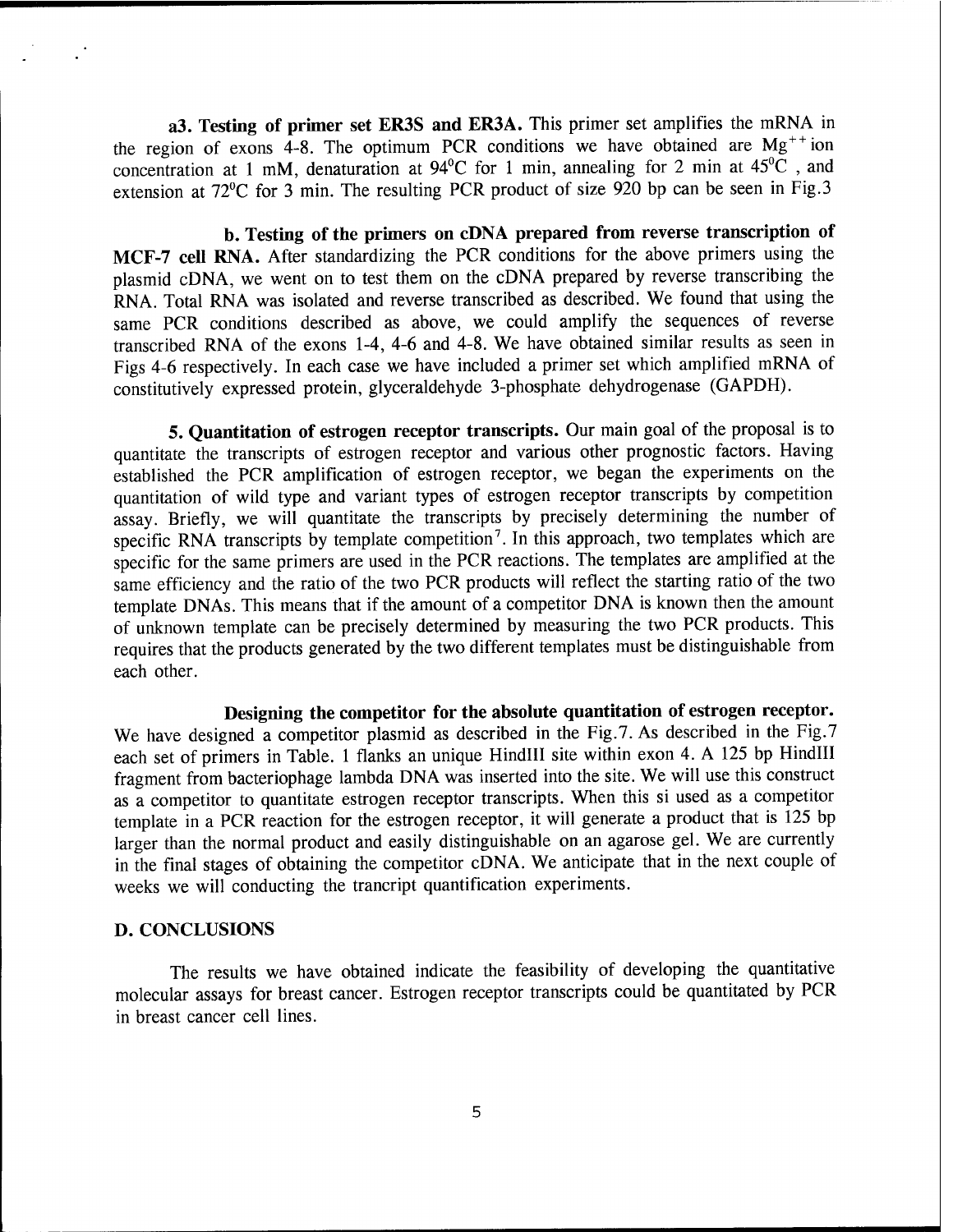#### E. REFERENCES

1. McGuire, W.L.,Chamness, G.C. and Fuqua, S. A. W. (1991) Estrogen receptor variants in clinical breast cancer. Molecular Endocrinology. 5: 1571-1577.

2. Wang, Y. and Miksicek, R (1991) Identification of dominant negative form of the human estrogen receptor. Molecular Endocrinology. 5: 1707-1715.

3. Fuqua, S.A.W., Fitzgerald, S., Craig, D., Elledge, R.M., Nawa, Z., McDonnell, D.P., O'Malley, B.W. Green, G.L. and McGuire, W.L (1992) Cancer Research. 32: 483-486.

4. Gouch , N.M. (1988) Rapid and quantitative preparation of cytoplasmic RNA from small numbers of cells. Analytical Biochemistry. 173, 93-95.

5. Sambrook, J.,Fritsch, E.F.,and Maniatis, T. (1982) Molecular cloning : <sup>A</sup> laboratory manual Second edition. New York, NY, cold spring Harbor Laboratory.

6. Pongllikimongkol, M. Green, S.,and Pierre Chambon (1988) Genomic organization of the human estrogen receptor gene. The EMBO Journal. 7. 3385-3388.

7. Gilliland, G.,Perlin, S., Blanchard, K.,and Bunn, H.F(1990) Analysis of cytokine mRNA and DNA: Detection and quantitation by competitive polymerase chain reaction. Proc.Natl.Acad.Sci.USA 87, 2725-2729.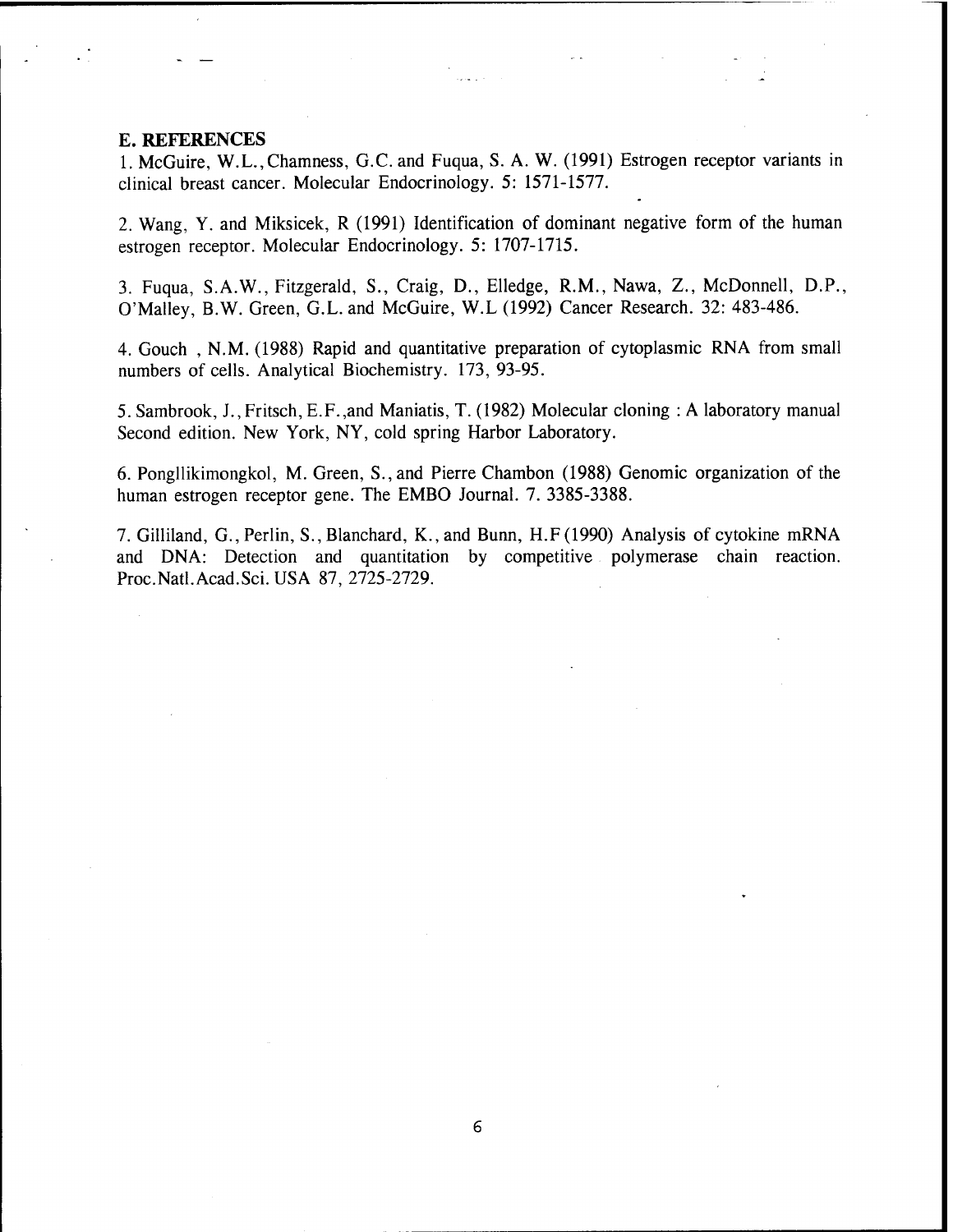$\epsilon$  APPENDIX



 $\mathbb{R}^3$ 





 $Fig.2$ 





 $Fig.1.$ 

Fig.3

 $\overline{7}$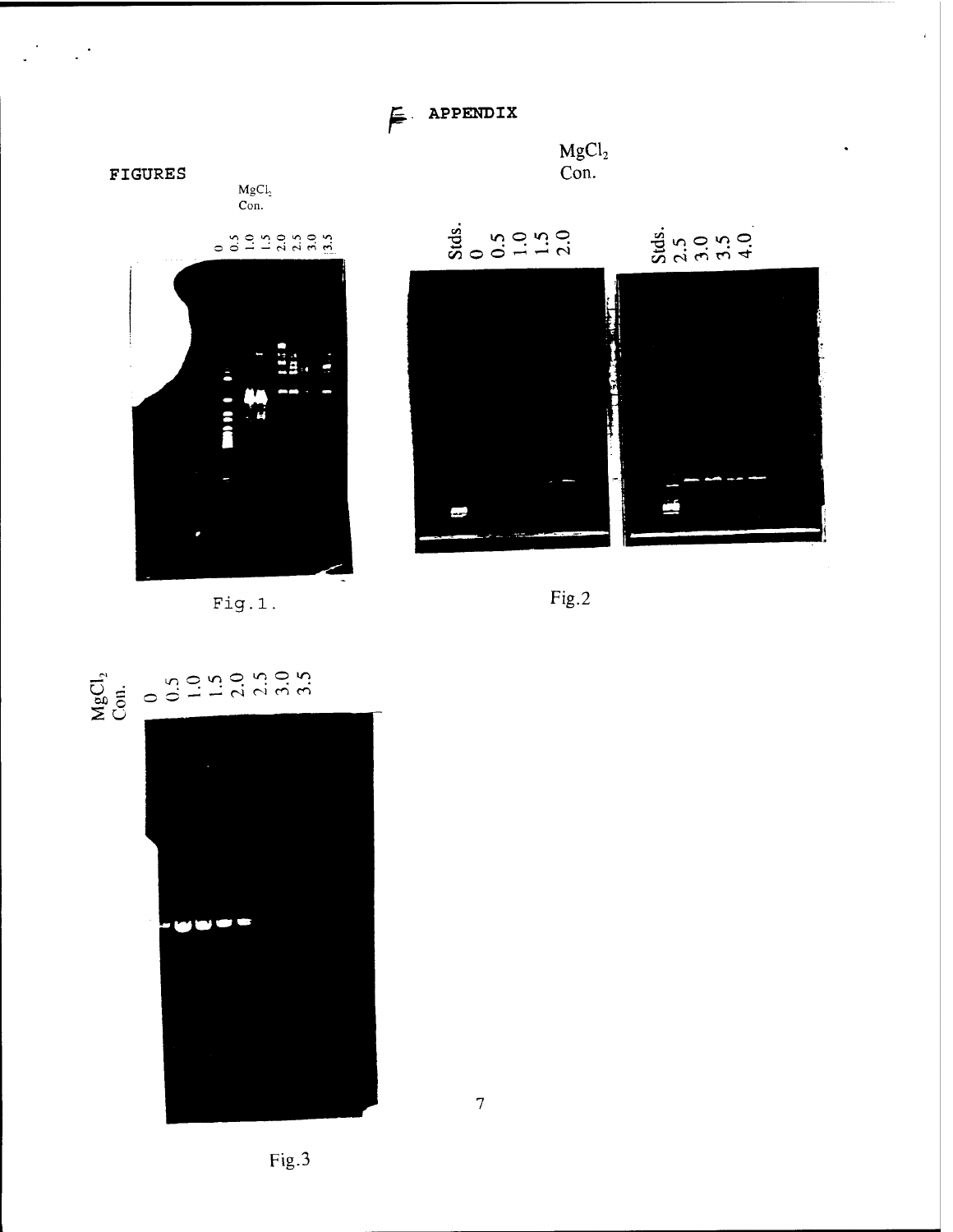

 $\mathbb{R}^3$ 

Fig.4

 $\frac{1}{1000}$ <br>  $\frac{1}{1000}$ <br>  $\frac{1}{1000}$ <br>  $\frac{1}{1000}$ <br>  $\frac{1}{1000}$ <br>  $\frac{1}{1000}$ <br>  $\frac{1}{1000}$ <br>  $\frac{1}{1000}$ <br>  $\frac{1}{1000}$ <br>  $\frac{1}{1000}$ <br>  $\frac{1}{1000}$ <br>  $\frac{1}{1000}$ <br>  $\frac{1}{1000}$ <br>  $\frac{1}{1000}$ <br>  $\frac{1}{1000}$ <br>  $\frac{1}{1000}$ Plasmid CDNA Stds. **GAPDII** 

 $\frac{1}{k}$ 

 $\ddot{\phantom{0}}$ 



Fig.5